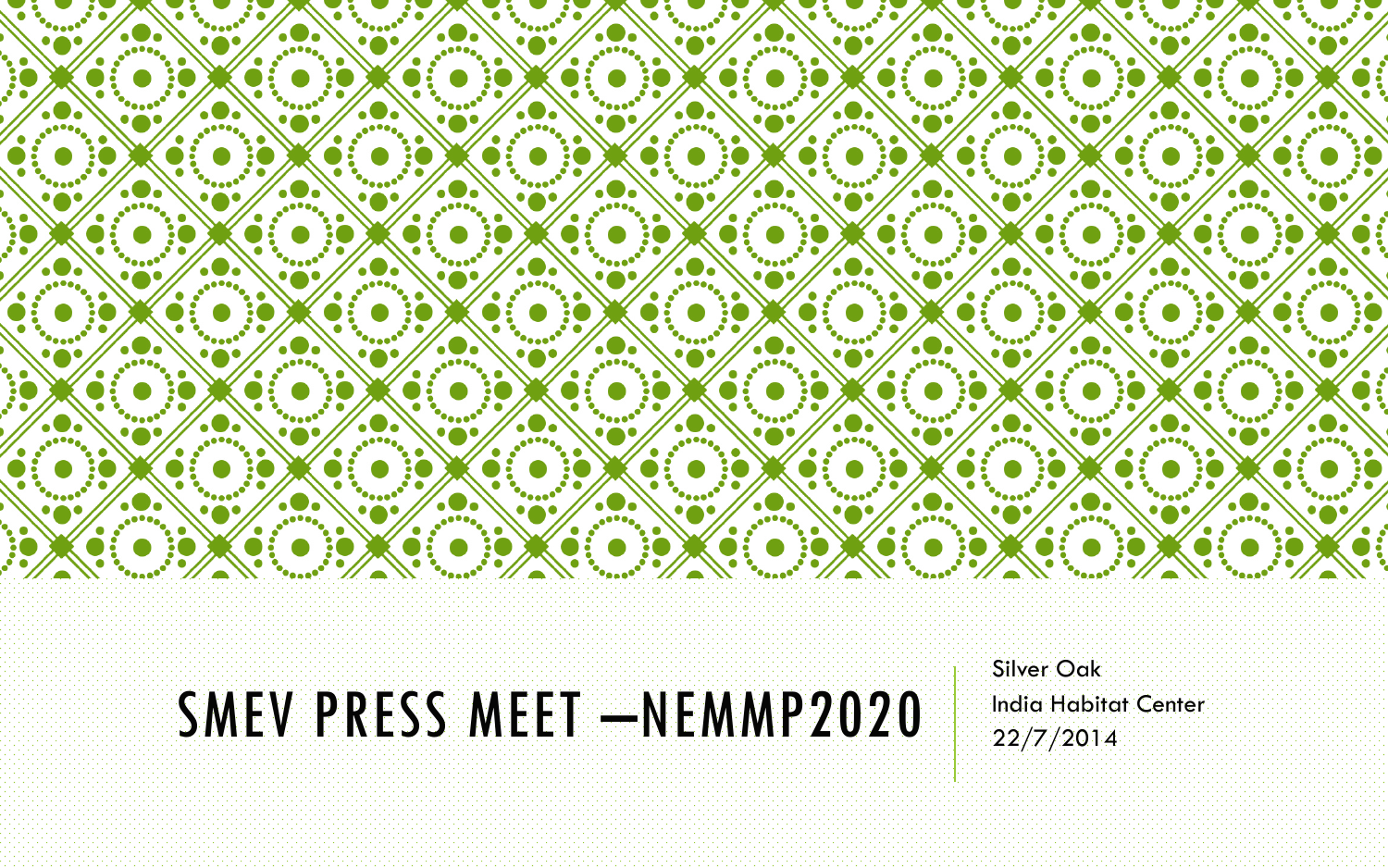



plug in. plug out. ride!





**e**bike



















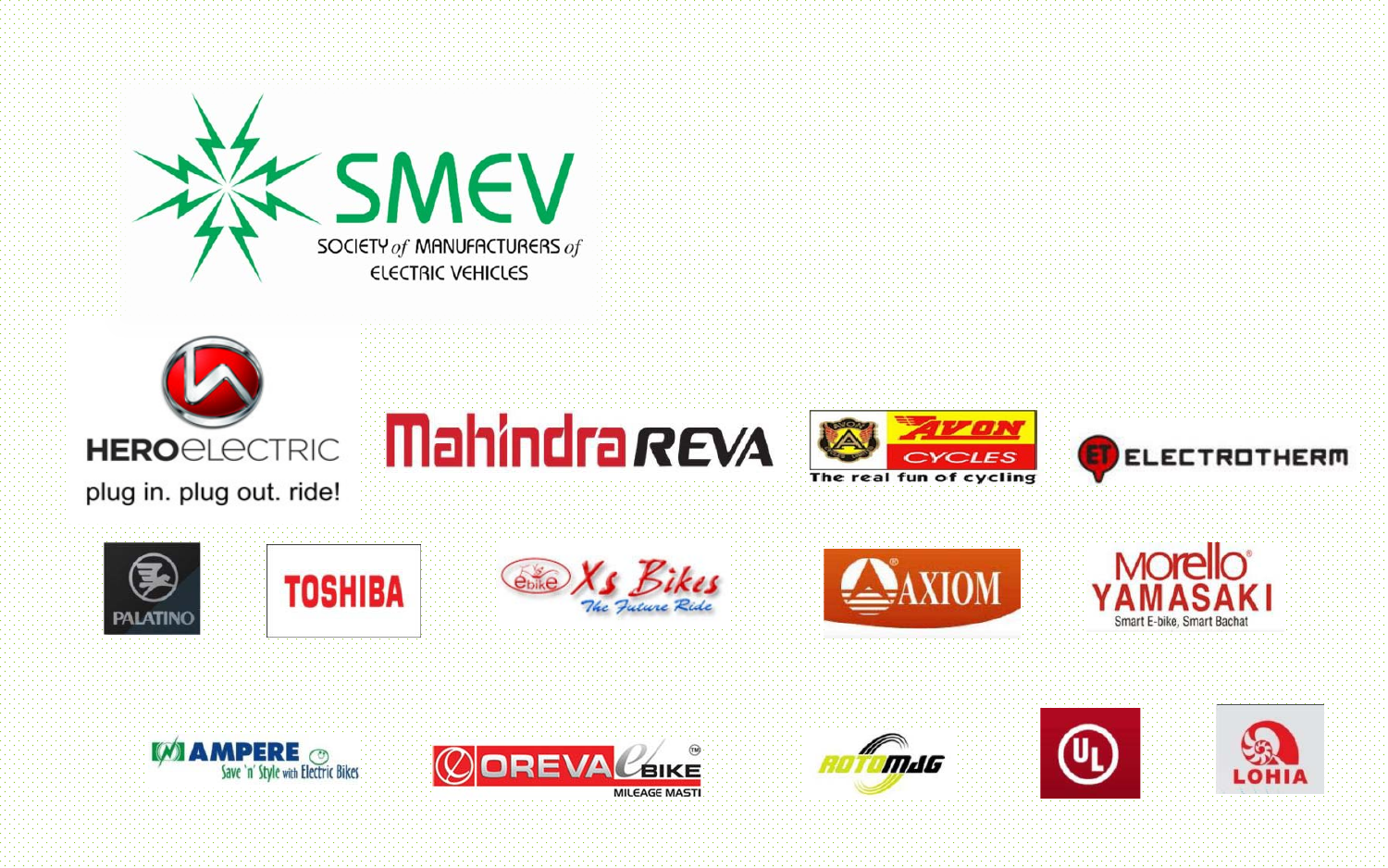### Society of Manufacturers of Electric Vehicles(SMEV)

- Society of Manufacturers of Electric Vehicles, was formed in 2008.
- SMEV is the perfect platform to learn, share and experience as we move forward into an age where Electric Vehicle technology is gaining ground and popularity rapidly.
- SMEV , works towards promoting and creating Awareness about the Indian EV Industry.
- SMEV has worked closely with Govt. Agencies for Subsidy issues.
- **SMEV management committee**: Hero Electric Mahindra Avon Cycles Electrotherm
- **SMEV members**: Ampere Vehicles Private Ltd Kabirdass Motor XS Bikes Ajanta Manufacturing Ltd.(E-Bike Division) • Green Electric Vehicle Pvt. Ltd • Lohia Auto Industries • Palatino • U.L.India Pvt. Ltd. • Axiom Energy Conversion • ACE • Hinode Technology • Fiem Industries • Toshiba India • Rotomag • Morello Yamasaki • Miracle Bikes.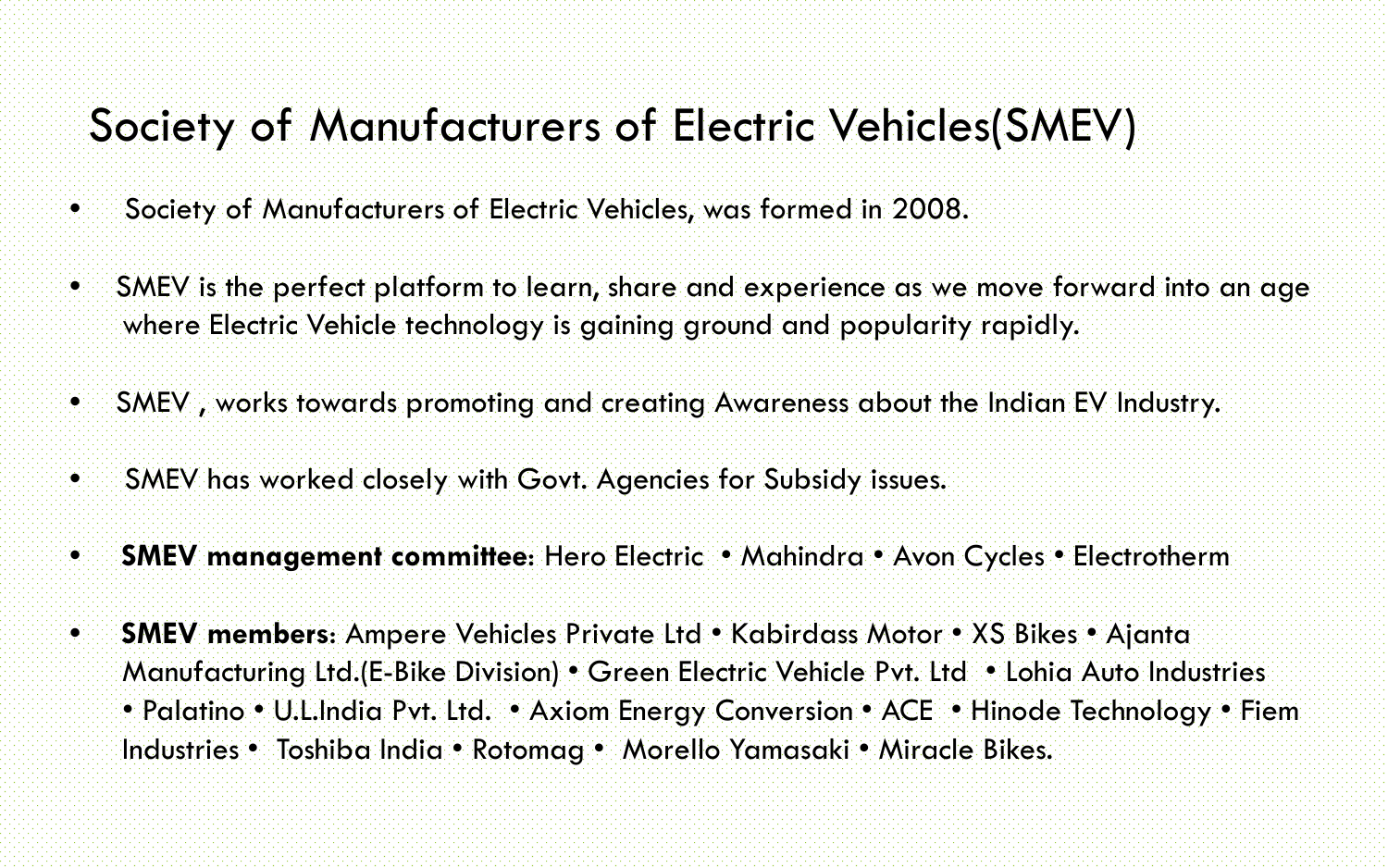## Mission and Vision



SMEV is committed to provide active support to EV industry and Govt. of India in shaping up the right future for Electric Vehicles and to put India on the Global map of EVs. SMEV would assist in creating a comprehensive ecosystem that accentuates the positives and mitigates the negative impact of EVs on our environment and Indian economy.

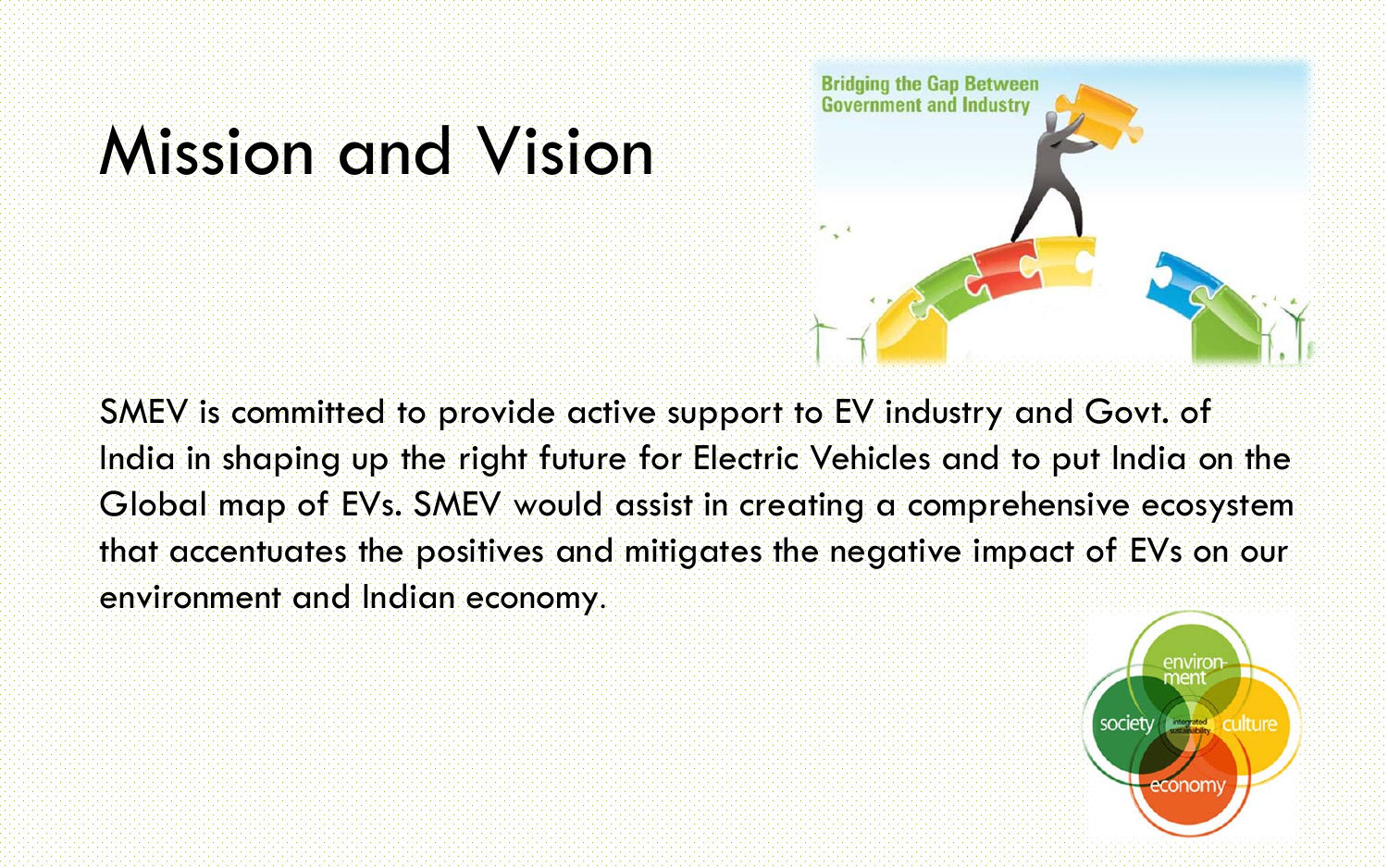# **Objectives**

- Assist Govt. in Implementation of NEMMP 2020 plan.
- Assist manufacturers in understanding and implementing the NEMMP to gain optimum benefits.
- Persuade nodal agencies for faster implementation of pilot projects.
- Support the manufacturing sector to gain maximum benefits of Carbon Credit.
- Spread awareness of Electric Vehicles.
- Help evolve practically implementable ARAI standards.
- Help streamline the battery recycling system.
- Encourage and mentor manufacturers to adopt best practices of battery recycling systems.
- Be the knowledge center for promoting indigenization of imported products.
- Assist Exports of Electric Vehicles out of India.

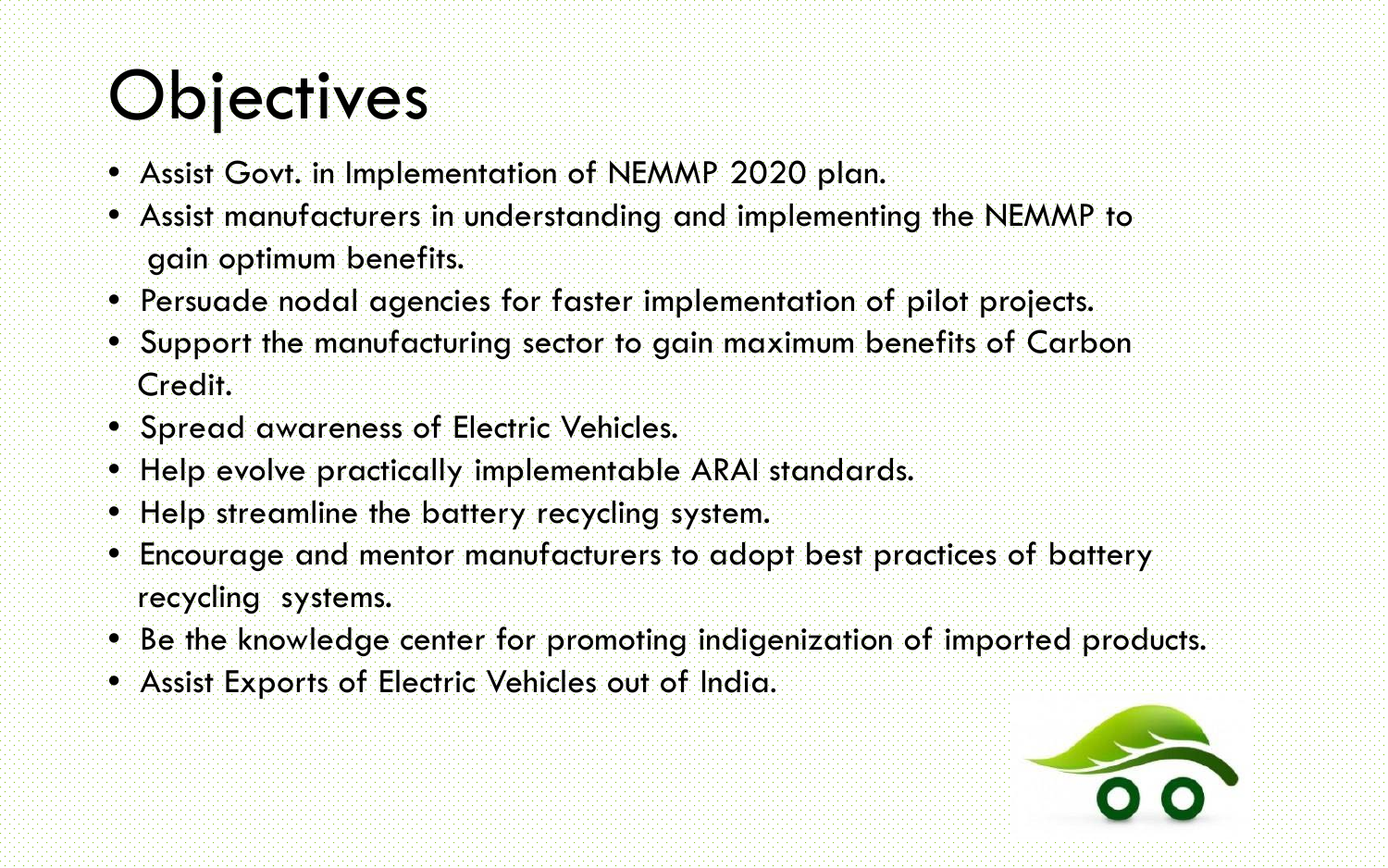#### **Continued..**

- Catalyze bulk purchase of Electric Vehicle in Government/Administrative departments and offices.
- Support clear policy frame work on Electric Vehicles to be part of town planning infrastructure.
- Catalyze a favorable business environment to be created for investment opportunities in the Indian Electric Vehicle industry.
- Become a source of authentic and accurate information on EVs.
- Represent EVs in centre/state bodies for benefits and rationalization of rules.

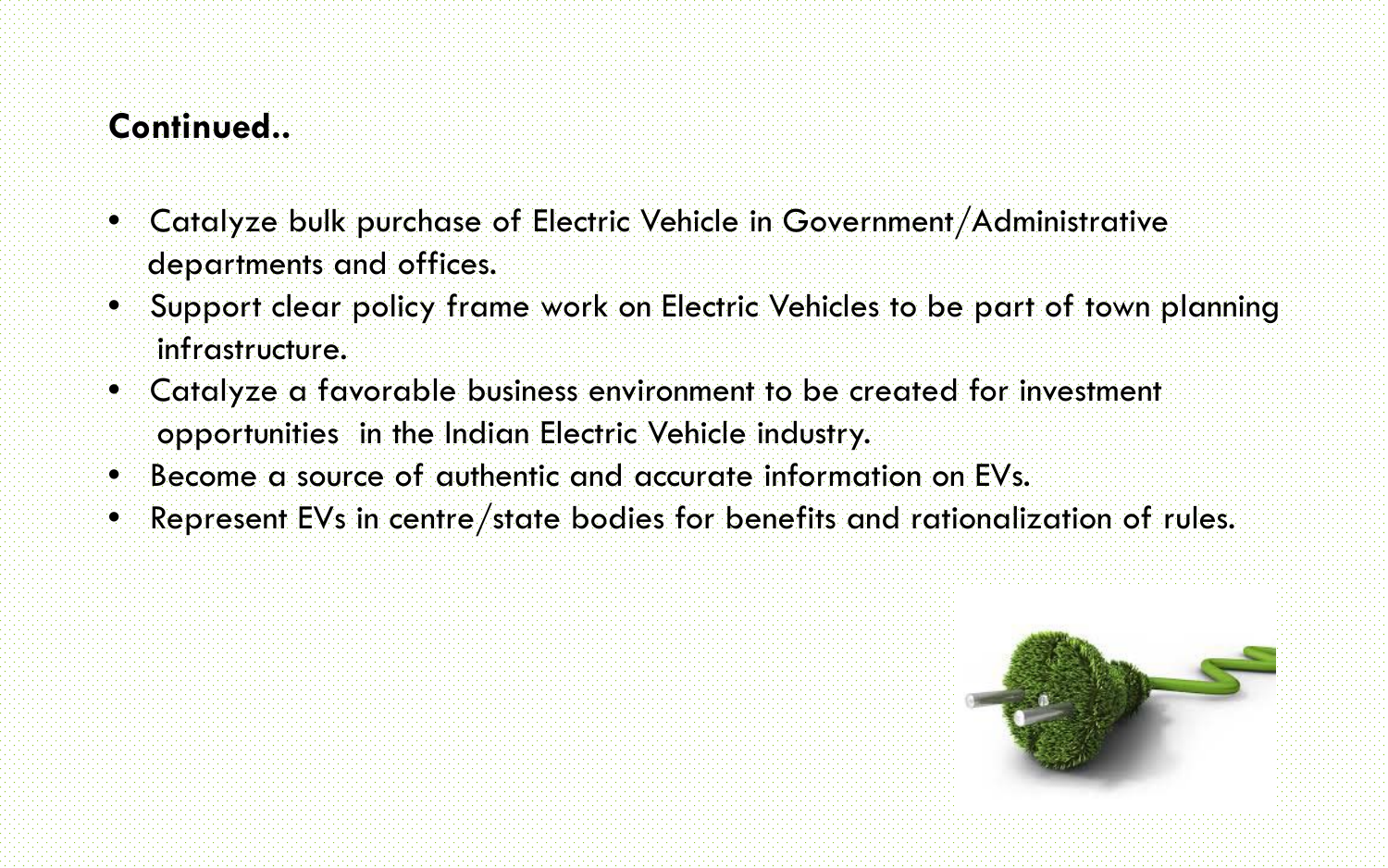#### **Why Future is Electric**

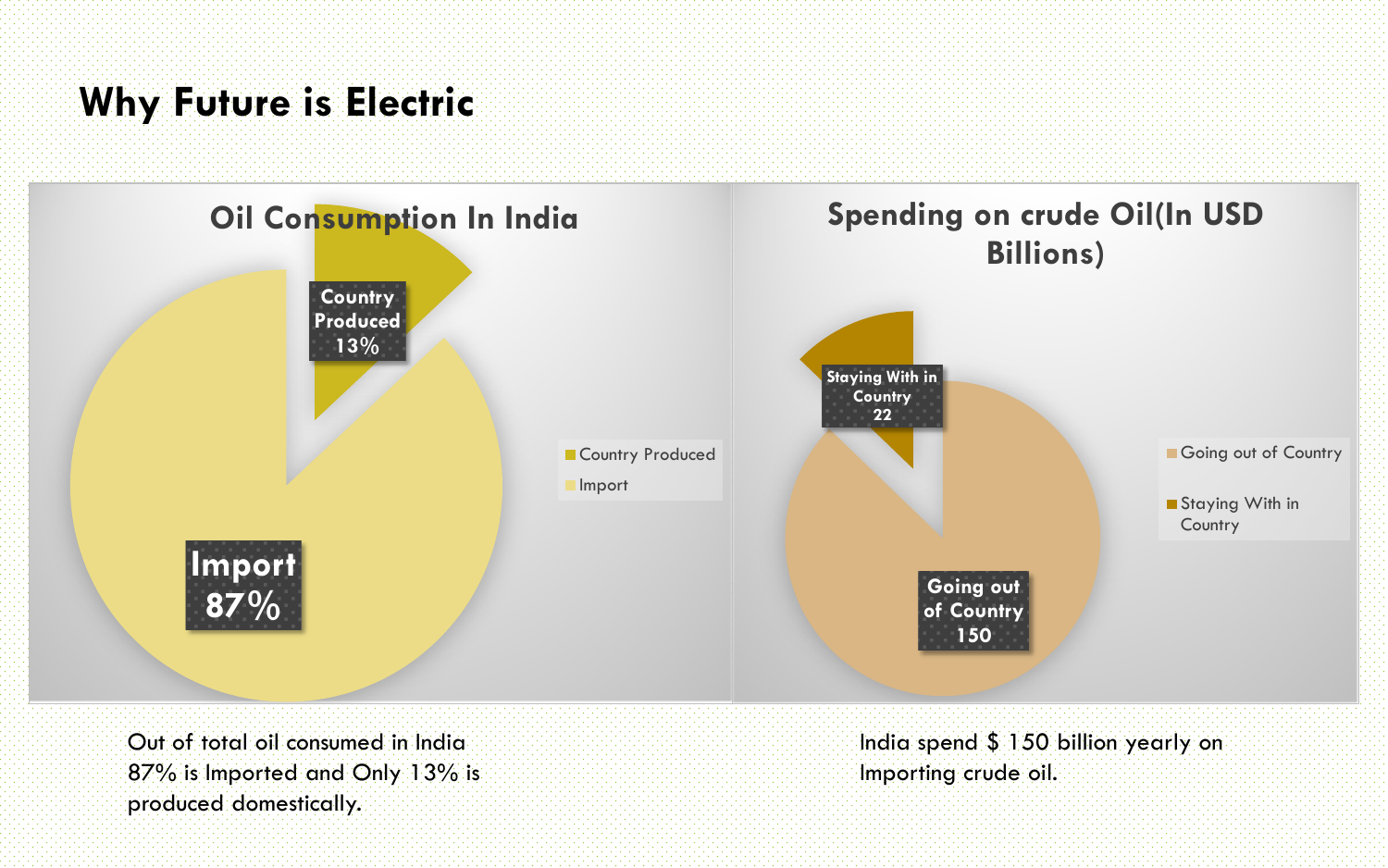### **GLOBAL DEVELOPMENTS IN ELECTRIC MOBILITY.**

- **China** : Under regulatory norms China sells 24 Million EVs per year and to further increase the number of EVs, they have planned to Invest USD 25 Billions.
- **Germany :** is leading in Europe 400000 Vehicle in 13-14 and target of 1.5 million in four years time.
- **France :** has also invested USD 3.5 Billion to increase Electric Vehicle Mobility.
- **Japan :**Japanese Government has allotted a sum of USD 1.7 Billion for increasing the number of electric vehicles in the country.
- **USA :** government is also focusing on increasing the number of Electric Vehicles, allotting a huge sum of USD 5 Billion to increase Electric Vehicle Mobility.
- Whereas Indian government is also planning to have  $5\neg Z$  Million Electric Vehicles on road by 2020, with a investment of INR 14,000 Crores (2.3 Billion USD).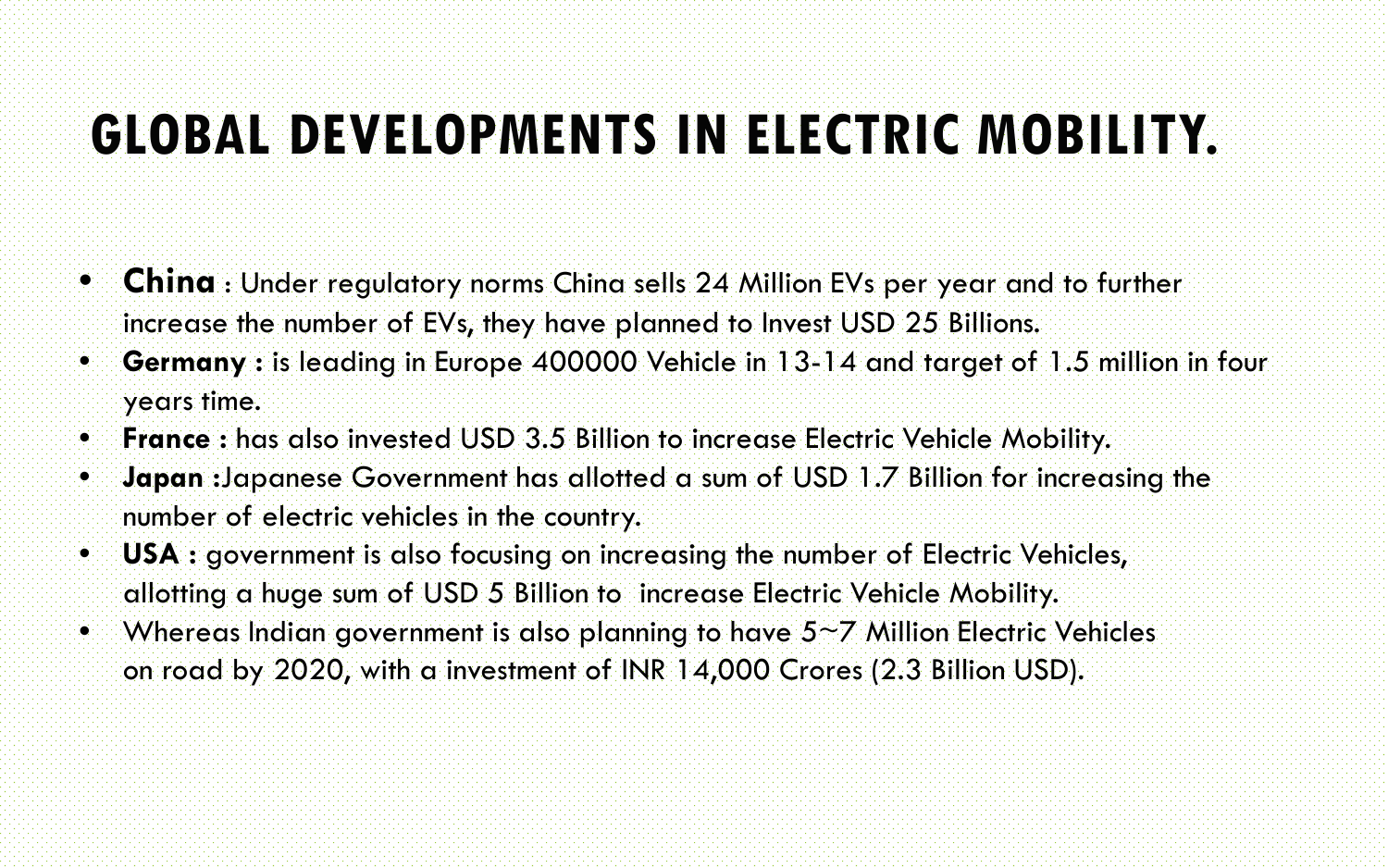#### **India and Global EV demand projection for 2020**

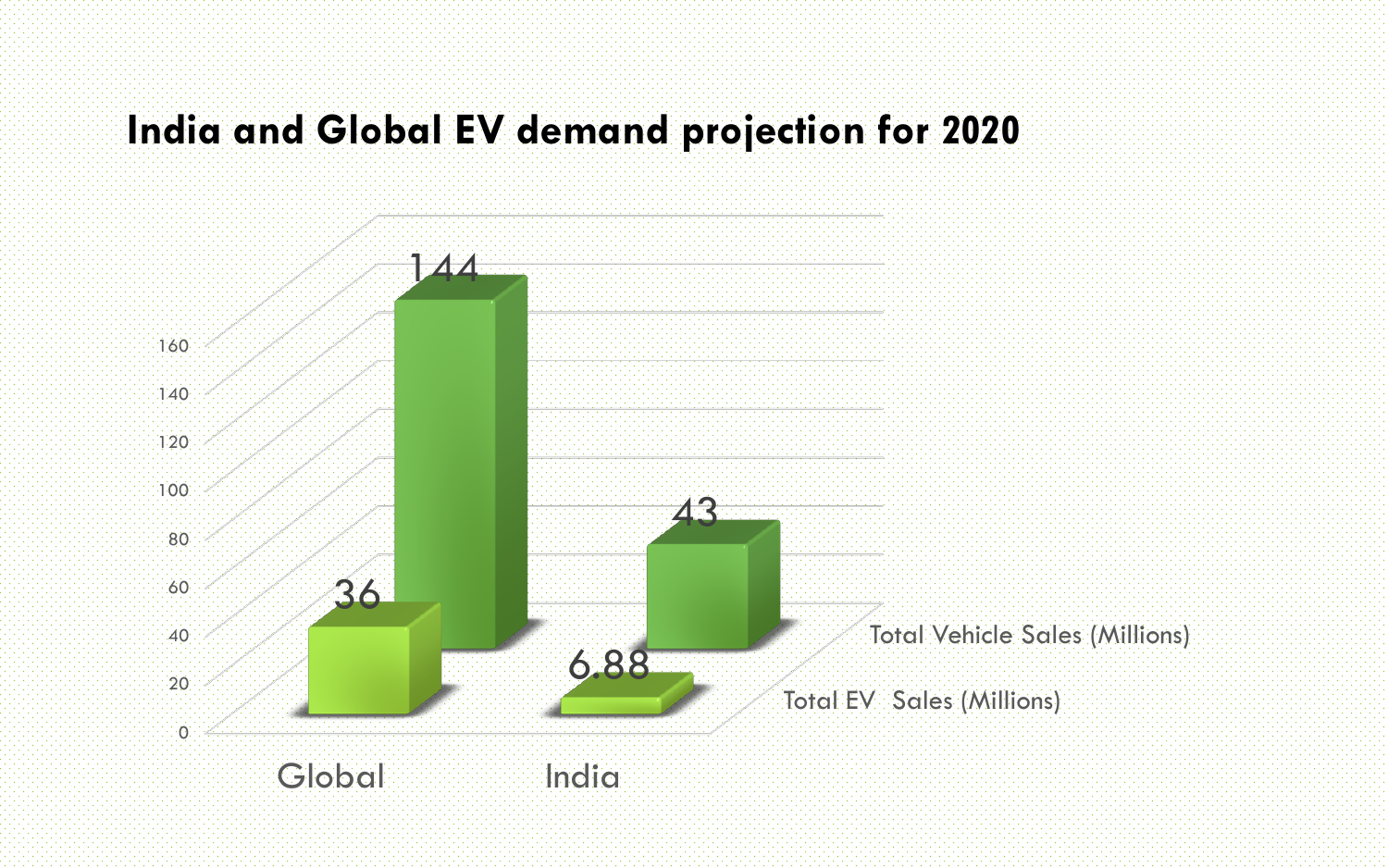

# **National Electric Mobility Mission Plan 2020**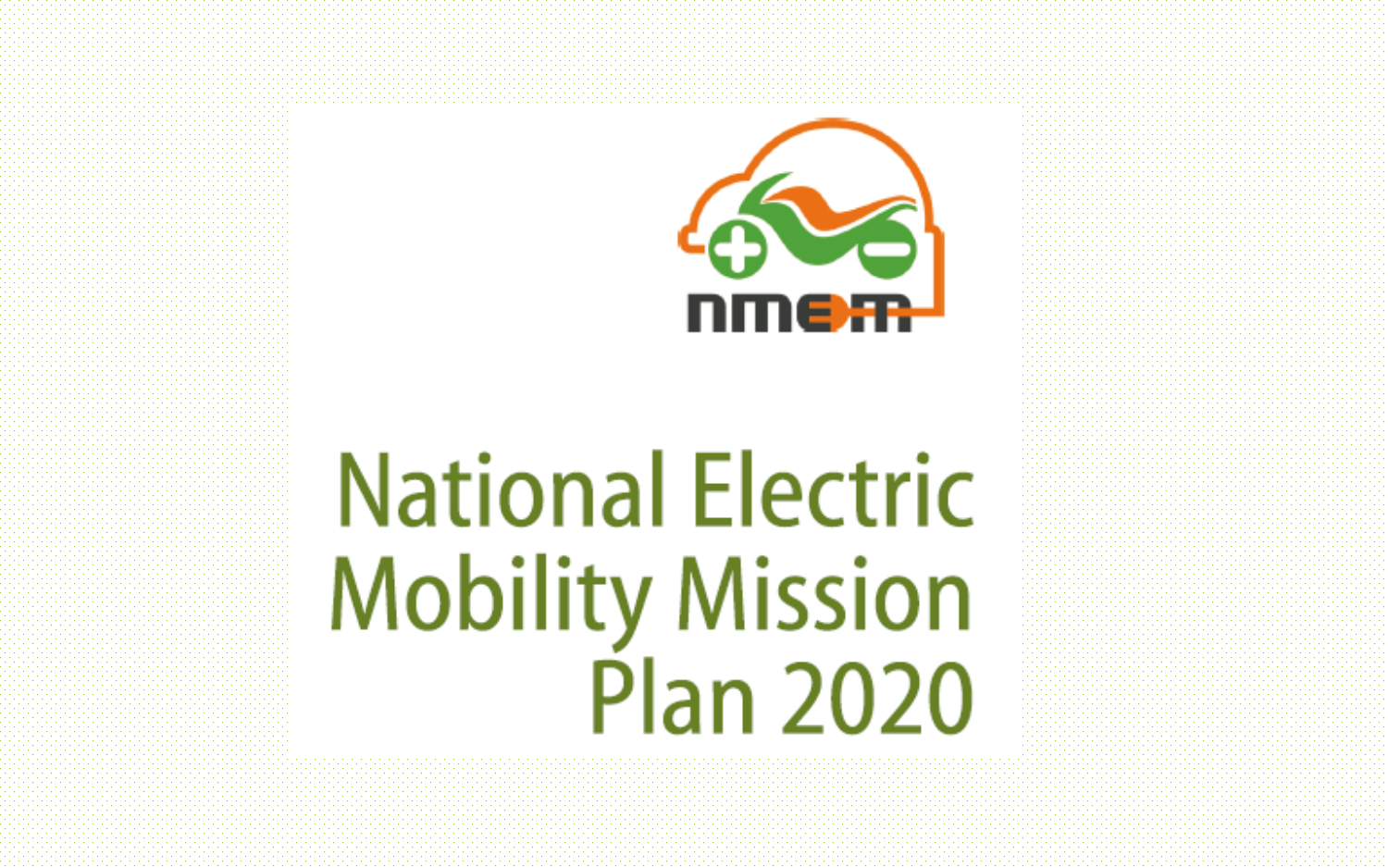

# **Overview - NEMMP 2020**

- In 2009 Prime Minister recognized and recommended that Electric Vehicles (including hybrids) to be adopted as a futuristic technology for transportation.
- National Manufacturing Competitiveness Council (NMCC) held meetings on 13/08/09,20/10/09 and 9/11/2009 and decided to make Department of Heavy Industry the nodal ministry and developer of Policy framework along with Industry representatives (SIAM, SMEV)
- Initiative under **National Mission for Electric Mobility** (NMEM)>**under National Action Plan on Climate Change ( NAPCC)** > principles documents of **National council board for Electric Mobility & National BOARD for Electric Mobility.**
- Scheme is launched to have faster adoption, Domestic technology Development and Manufacturing clearer Electric Vehicle technology Including:
	- 1. Full/mild hybrid (HEVs)
	- 2. Plug in hybrid ( PHEVs)
	- 3. Pure Electric ( BEVs)

thereby creating Globally Competitive, Viable, sustaining Electric Vehicle Industry.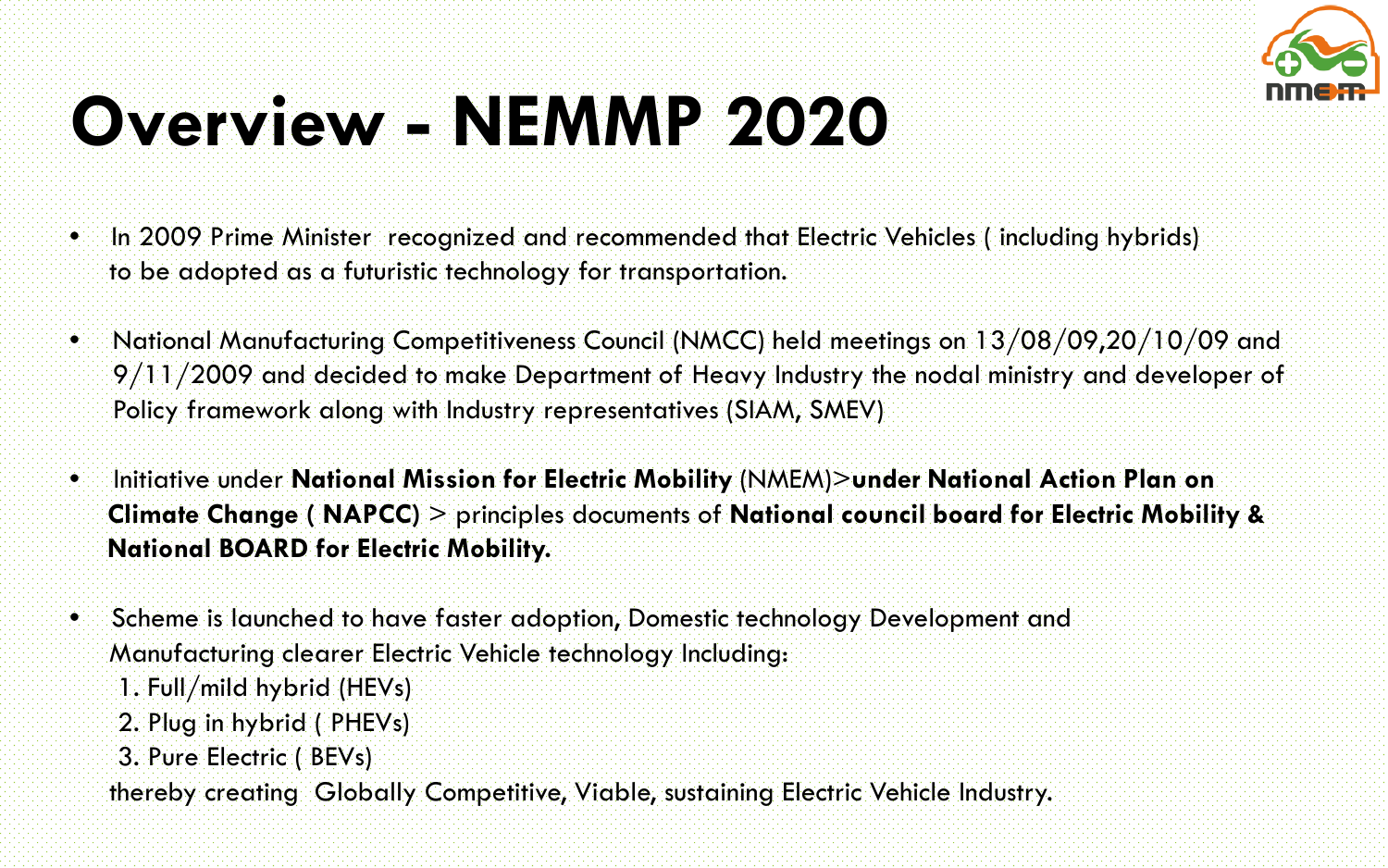

# **Purpose of NEMMP 2020**

- Today 87% of India's fossil fuel is imported with economic growth dependency on imports is likely to increase by 92 % by 2020
- With sharp rise in Vehicle population, as per projections of International Energy Agency (IEA) it is estimated that  $3/4<sup>th</sup>$  of the projected future increase in oil demand will be from transportation.
- Hybrid and Electric vehicles expected to have  $35\%$  to  $45\%$  lower emission in comparison with conventional IC engines.

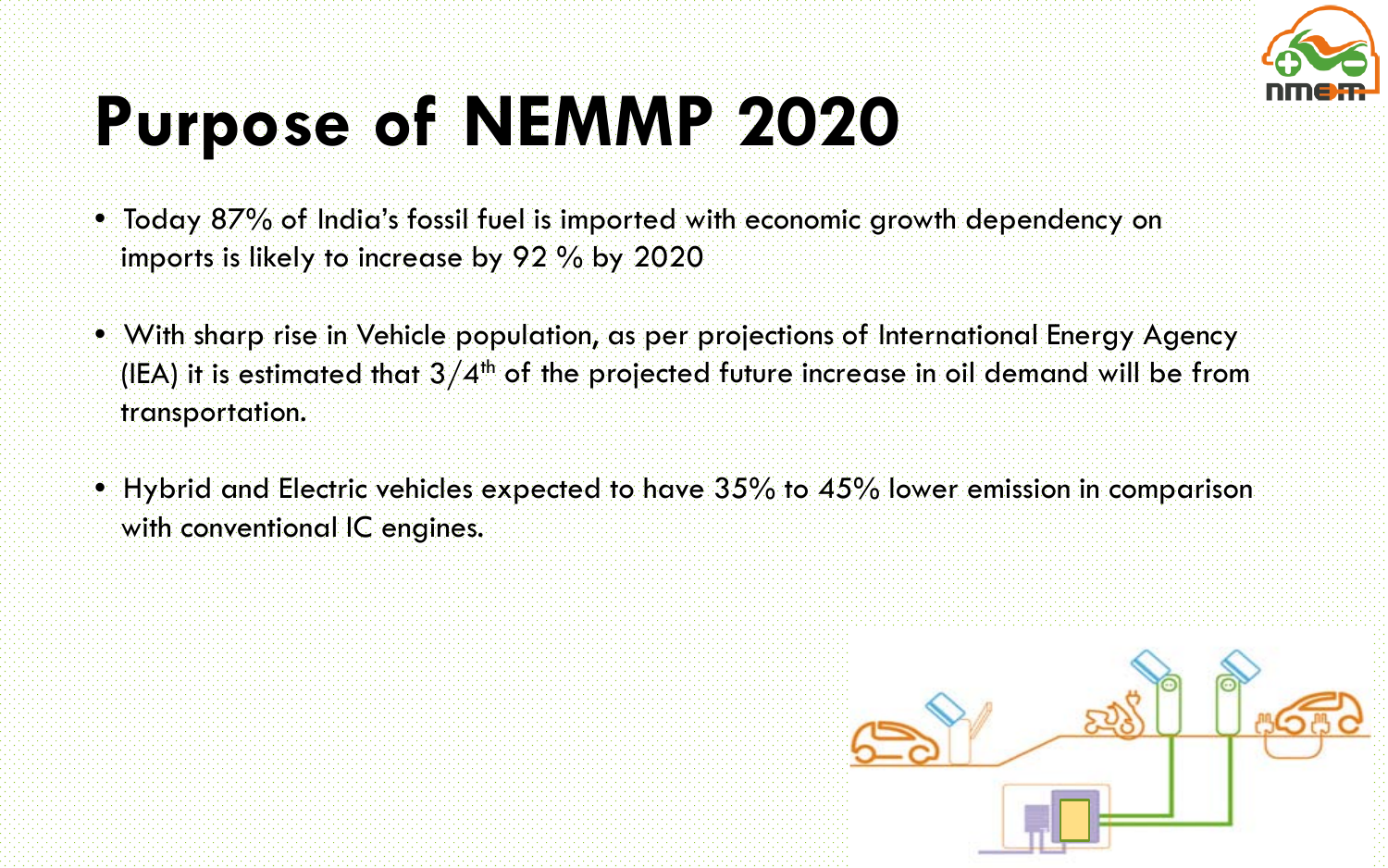

# NEMMP 2020- Approach

Types of Incentives planned under the scheme

- 1. **Demand side incentives -** focused to create demand through incentivizing consumers
- **2. Supply side Incentives -** focus to create supply of affordable vehicles into the market
- **3. R &D –** focus to create technology capability to achieve localization and domestic manufacturers.
- **4. Charging Infrastructure -** focus to create conducive environment for mass adoption of Electric Vehicles
- **5. Pilot projects -** focus towards creating awareness, kick start adoption, test market condition, developing conducive business models and product feedback from customers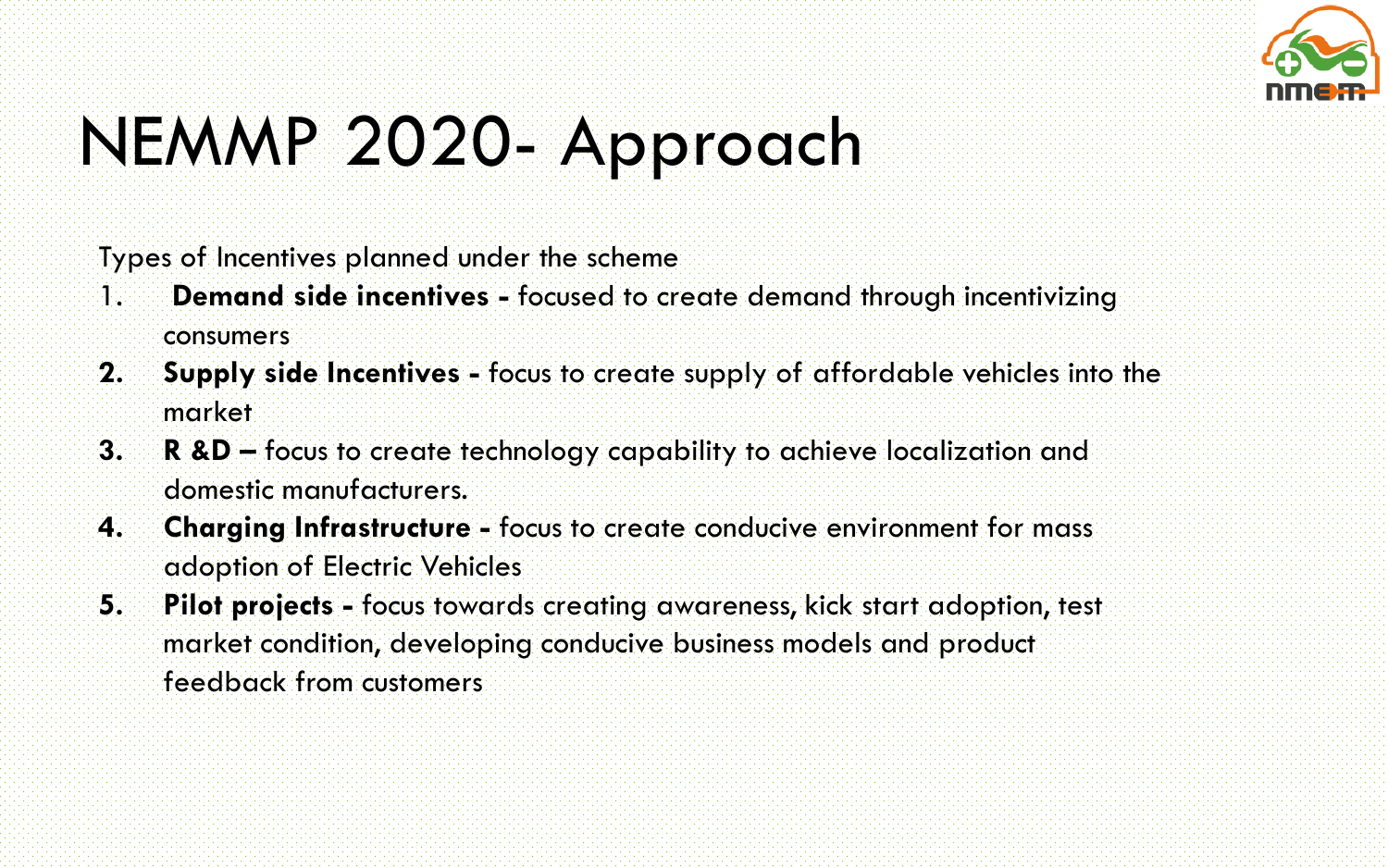

#### **Overall Positive Outcomes of NEMMP**

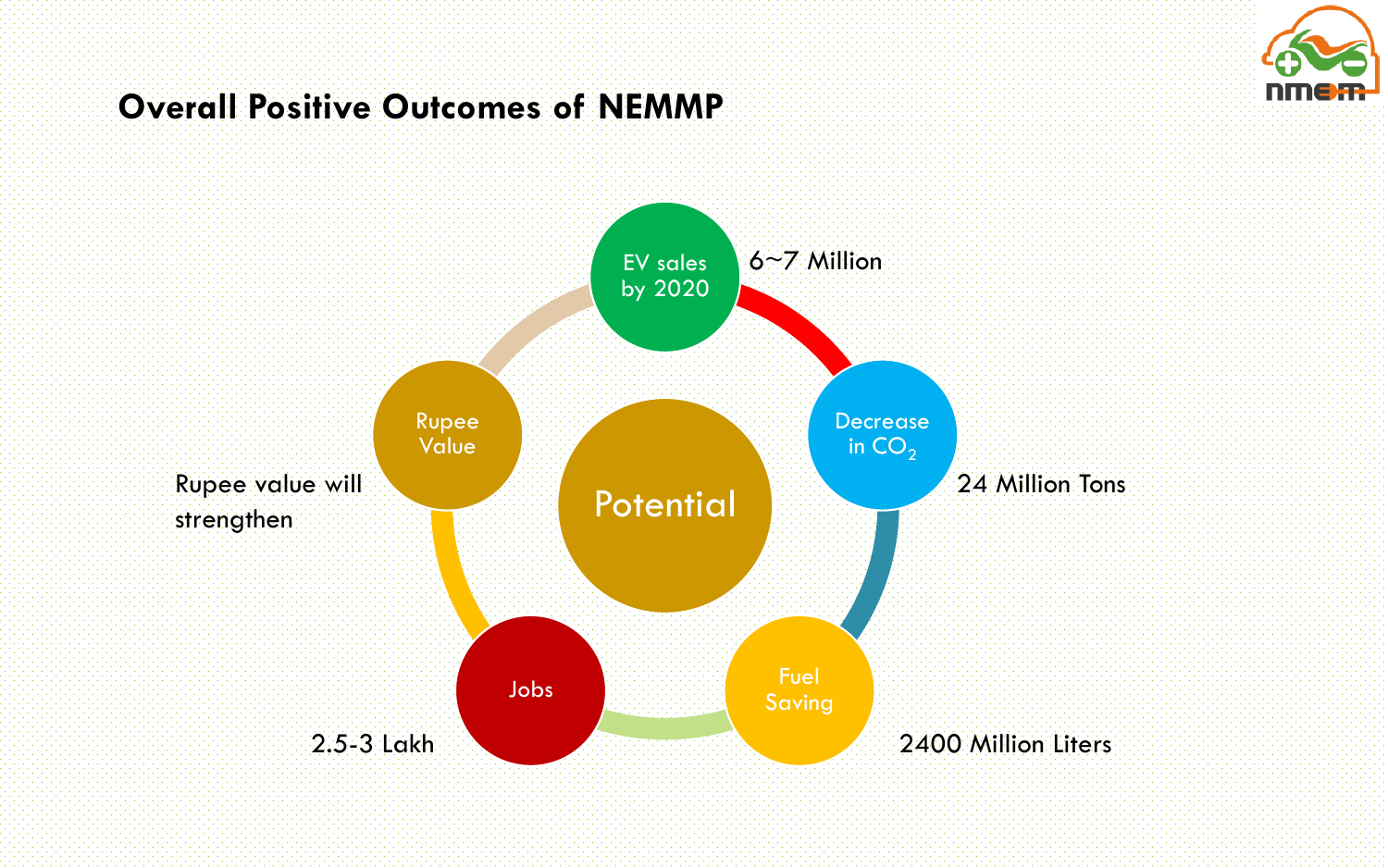### **Individual Carbon Footprint Comparison Petrol vs. Electric**

|                           |    | Wheeler | Electric 2- Electric 4-<br>Wheeler | <b>Gasolene 2-</b><br>Wheeler | Gasolene 4-<br>Wheeler |
|---------------------------|----|---------|------------------------------------|-------------------------------|------------------------|
|                           |    |         |                                    |                               |                        |
| Mileage                   |    | 50.00   | 120.00                             | 50.00                         | 15.00                  |
| Power Available in 1Kg    |    |         |                                    |                               |                        |
| Coal                      | kW | 6.67    | 6.67                               |                               |                        |
| Co2 Emitted by Vehicle    |    |         |                                    |                               |                        |
| to run 50Km               | Kg | 1.79    | 4.26                               | 2.68                          | 8.93                   |
| Co2 Emmitted by Vehicle   |    |         |                                    |                               |                        |
| l <mark>in an Year</mark> | Kg | 652.60  | 1556.43                            | 978.20                        | 3260.67                |
|                           |    |         |                                    |                               |                        |
| Co2 Reduction             |    | 325.60  | 1704.24                            |                               |                        |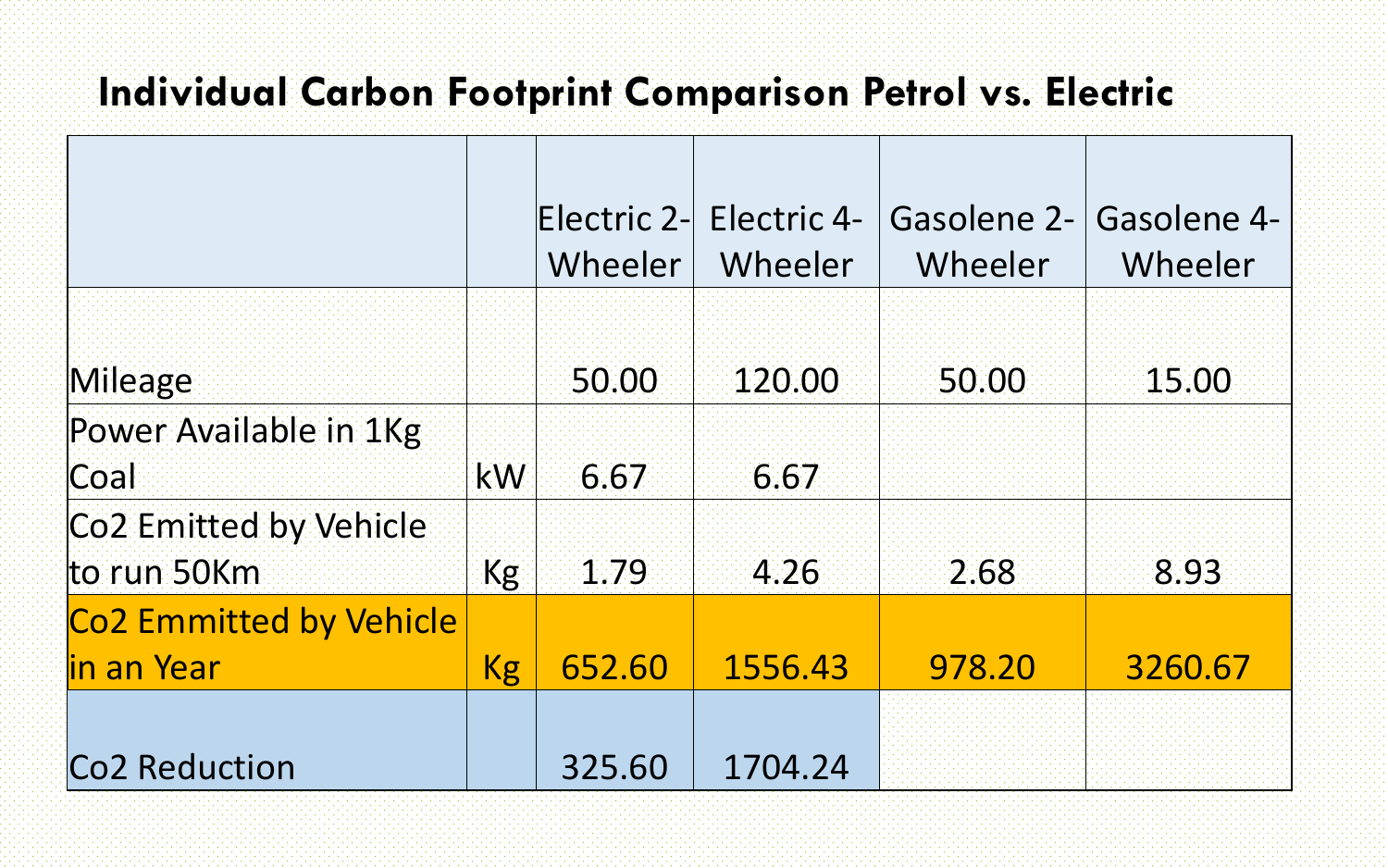#### **Crude Oil saving:**

From the 2W segment, the fuel saving from 5.5 million xEV over next 5 years will be around 2400 million Liters. Saving 17,134 Crore.( Taking price as petrol  $@$  Rs 71/L, Diesel  $@$  Rs 55/L and CNG  $@$  Rs 40/Kg.)

| <b>Fuel Savings (in Million Liters)</b> |                      |              |      |                    |             |  |  |
|-----------------------------------------|----------------------|--------------|------|--------------------|-------------|--|--|
| <b>Scooter</b>                          | 2014                 | 2015         | 2016 | 2017               | 2018        |  |  |
| Mild HEV - LA                           | 12                   | 26           | 51   | 66                 | 77          |  |  |
| Mild HEV - Li                           | 3                    | 10           | 22   | 31                 | 38          |  |  |
| PHEV-Li                                 | $\mathbf{1}$         | 10           | 18   | 17                 | 55          |  |  |
| <b>BEV-LA</b>                           | $\blacktriangleleft$ | 3            | 8    | 9                  | 23          |  |  |
| BEV-Li                                  | m.                   | 14           | 66   | 184                | 298         |  |  |
| <b>Sub-Total</b>                        | 21                   | 62           | 165  | 308                | 491         |  |  |
| <b>Motorcycle</b>                       | 2014                 | 2015         | 2016 | 2017               | 2018        |  |  |
| Mild HEV - LA                           | 23                   | 52           | 97   | 112                | 127         |  |  |
| Mild HEV - Li                           | 6                    | 19           | 41   | 53                 | 63          |  |  |
| PHEV-Li                                 | $\mathbf{1}$         | 12           | 13   | 11                 | 43          |  |  |
| <b>BEV-LA</b>                           | $\mathbf 0$          | $\mathbf{O}$ |      | $\mathbf{1}$       | $\mathbf 0$ |  |  |
| BEV-Li                                  |                      | 20           | 28   | 50                 | 594         |  |  |
| Sub-Total                               | 31                   | 103          | 179  | 226                | 828         |  |  |
|                                         |                      |              |      | <b>Grand Total</b> | 2,413       |  |  |
|                                         |                      |              |      |                    | 17,134      |  |  |

**Million Liters Rs** Crore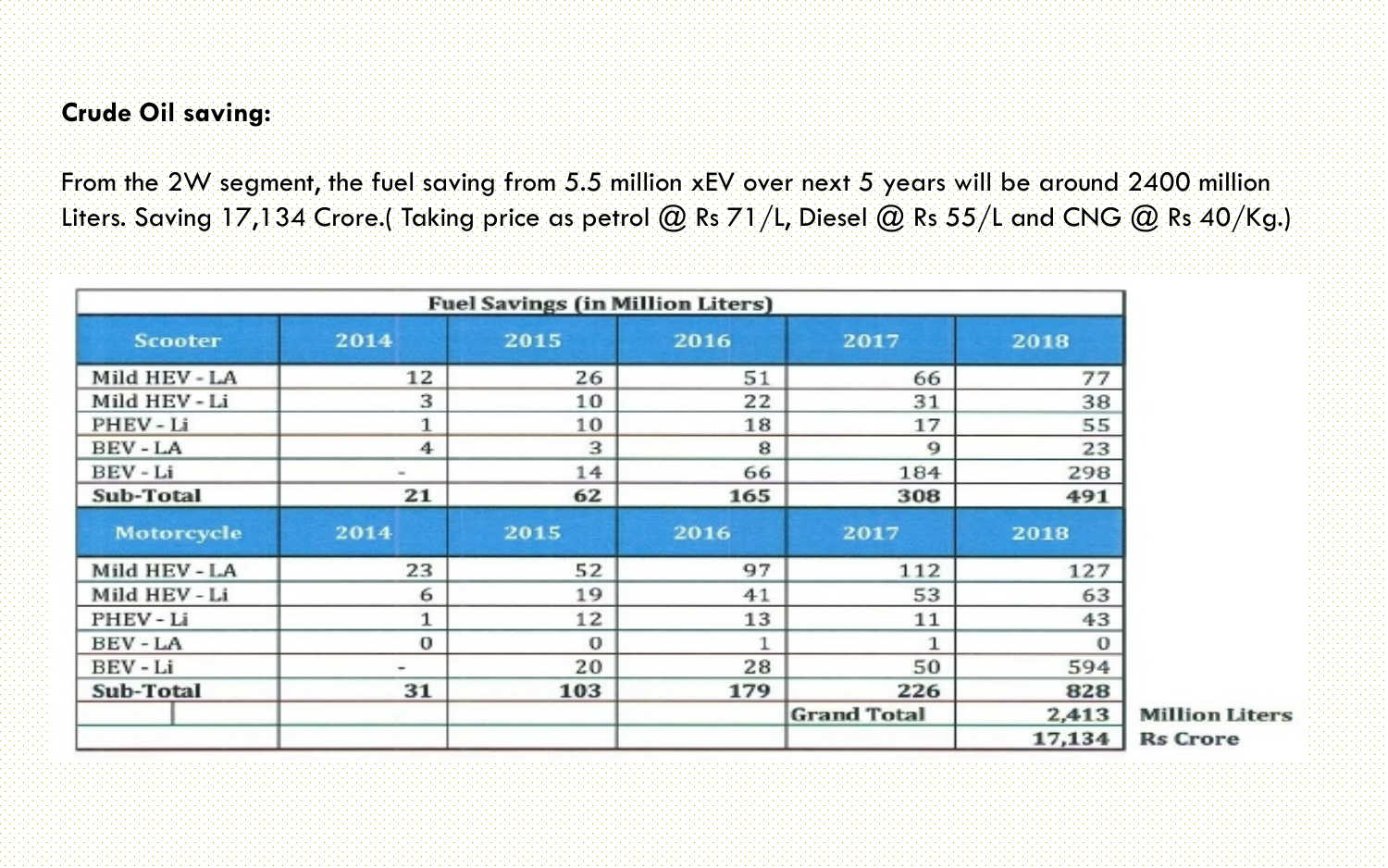### EV Industry's Contribution to Society - Past 5 years

|                                                                              |                 | Remarks          |
|------------------------------------------------------------------------------|-----------------|------------------|
| <b>Vehicles Sold</b>                                                         | 250,000         |                  |
| Reduction Co2 Emission (Tons.)                                               | 247,000,000     |                  |
| Fuel saving Per year Ltrs.                                                   | 295,650,000     |                  |
| Money Saved In INR ( Petrol Cost avg.65 per Itr) In Crores                   | 19,217,250,000  | 1922 Crores INR  |
|                                                                              |                 |                  |
| Assumption 30 % vehicles are off road                                        | 13,452,075,000  | 1345 Crores INR  |
| <b>Total Savings in Dollars</b>                                              | 224,201,250     | 22 Crores USD    |
| Co2 savings equal to no. of Trees                                            | 133,000         |                  |
| Saving on Fuel subsidy by the Govt. approx. USD 20 per barrel<br>$(\ln 1NR)$ | 585,387,000     | 58 Crores INR    |
| If 2020 is implemented total no. of vehicles will be on road                 | 7000000         |                  |
| Total fuel to be saved as per NEMMP Plan                                     | 170,000,000,000 | 17000 Crores INR |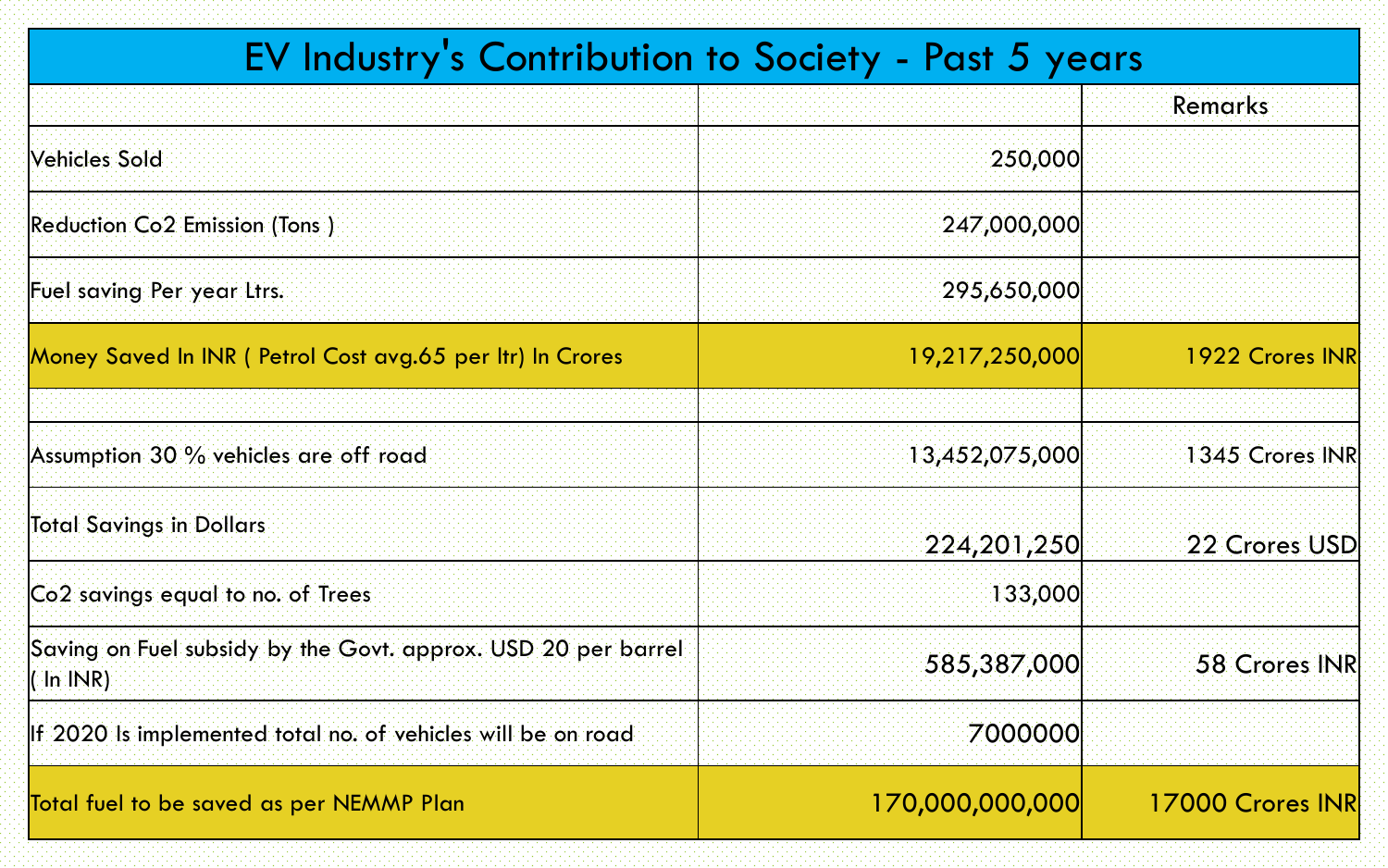#### **What can go wrong with NEMMP**

- Hindrance in creating proper charging infrastructure.
- Delay in providing the proposed Incentives/Subsidy.
- Consumer Awareness about Electric Vehicles.
- Consumer not interested due to performance standards of xEVs in comparison to
- traditional IC engine based vehicle (range, speed, acceleration etc).
- Electricity supply is not good and has frequent interruptions.
- Hindrance in pursuing nodal agencies for faster implementation of pilot projects.
- For Electric Vehicles alone India will require 778 MW to 865 MW of electricity and with current infrastructure India may not be ready for developing the required power Infrastructure.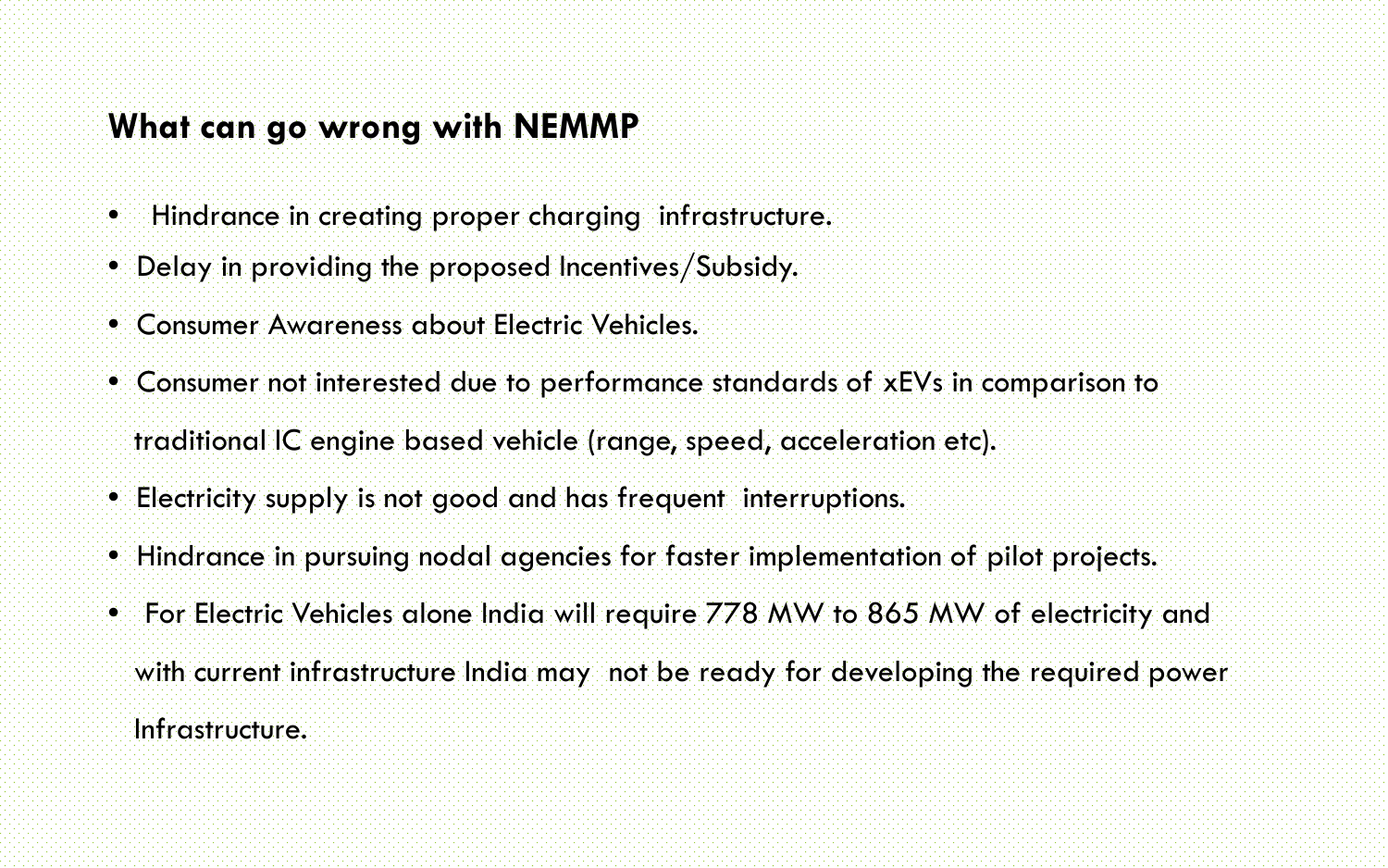#### **What has already gone wrong.**

- Since the MNRE Subsidy has been withdrawn more than 50% of the manufacturers have shut shop and more will follow soon.
- Thousands of people have lost jobs.
- Capital of over 1000 Crores is at stake.
- Indian Market has become dumping ground for inferior Chinese products.

#### **What is at stake**

- Loss of opportunity to be one of the leaders in new Industry which is being adopted by the world.
- Opportunity loss for available talent pool of Engineers, Designers and **Manufacturers**
- Losing opportunity to become a technology hub for new Industry.
- Opportunity loss to become Export hub for electric vehicles.
- Continue to be a dumping ground for inferior Chinese products.
- Opportunity to control 24 million tons of CO2 Emissions
- Loss of opportunity in earning Carbon Credit benefits.